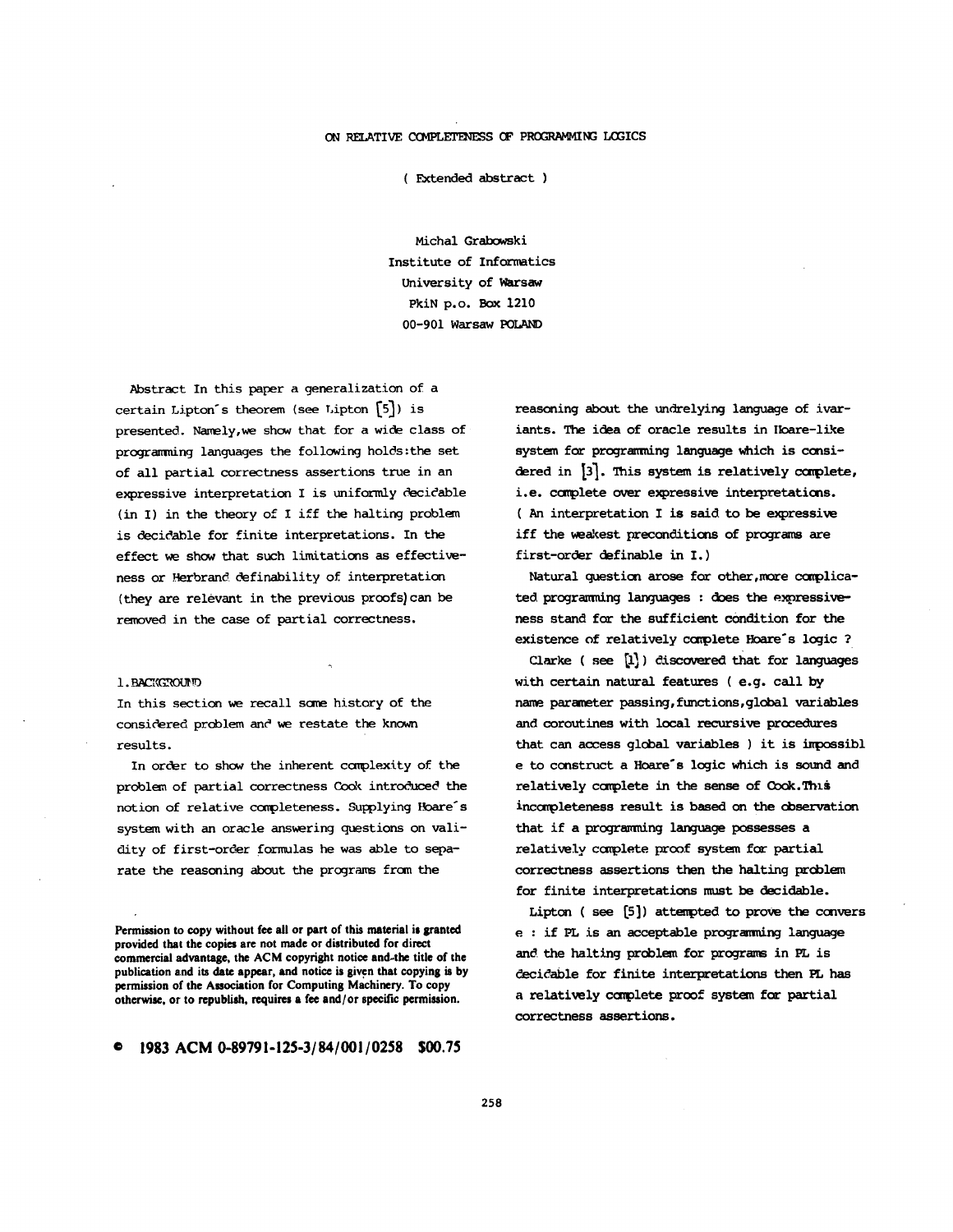Roughly speaking, a programming language EL is said to be acceptable iff every program in PL can be effectively translated into, for instance, Friedman's scheme (see  $[4]$ ) and PL is closed under reasonable programming constructs. Eventually, Lipton obtained the following partial  $\sum_{i=1}^{n}$ 

ruing language. Then the following are ecuivalent:

 $\sum_{i=1}^{n}$  is a a construction for finite for  $\Delta t$ ming language. Then the following are equivalent:

1. PL has a decidable halting problem for finite interpretations.  $\frac{1}{2}$ 

2. The true quantifier-free partial correctness assertions are recursively enumerable in  $Th(I)$ <br>and in a certain presentation of I for expressive  $\overline{a}$  care  $\overline{a}$  and  $\overline{a}$  and  $\overline{a}$  are  $\overline{a}$  obtained with  $\overline{a}$ 

 $t_{\text{start}}$  to the first-order partial (see  $\mu$ ), exception a significant generalization of the Lipton's theorem to the first-order partial ( and total too ) correctness assertions. Their results are  $d$  is the value of  $\mathcal{L}$  is the value of  $\mathcal{L}$ 

a significant generalization of the Lipton's control of the Lipton's control of the Lipton's control of the Li

An interpretation I is said to be Herbrand--definable iff every element of I is the value of Th. 2 (Clarke, C,~rman, Halpern 1982)

Th. 2 (Clarke, German, Halpern 1982)

Let PL be a deterministic acceptable programming language with recursion. Then the following are equivalent :

1. PL has a decidable halting problem for finite interpretations.  $\alpha$  is a structure of  $\alpha$ 

2. The true first-order partial (resp. total) correctness assertions are uniformly (in  $I$ )<br>decidable in Th( $I$ ) for expressive and Herbrand--definable interpretations I.

If we limit ourselves to expressive interpretations, then the following holds :

Th. 3 (Clarke, German, Halpern 1982)

Let PL be a deterministic acceptable programming language. Then the following are equivalent:

1. PL has a decidable halting problem for finite interpretations.

2. The true first-order partial (resp. total) correctness assertions are decidable in Th(I) and in a certain presentation of I for expressive and effective interpretations I.

Notice that a decision procedure (in Th.3) for correctness assertions depends simultaneously on Th $(I)$  and on I, i.e. it is not uniform in I. It means that such a procedure does not stand for a the proof system,<br>the particular concrete interpretation.<br>Since Ioare-type proof systems are interpendent of the particular concrete interpretation.

 $\sim$  shall prove that following  $\sim$   $\sim$ In this section our main result is presented. We shall prove the following  $Th.4$ 

matrix and language with recursion. Then the following with recursion  $\mathcal{L}_\text{max}$ Let PL be a deterministic acceptable programming language with recursion. Then the following are equivalent :

1. PL has a decidable halting problem for finite interpretations.  $\frac{1}{\sqrt{1-\frac{1}{\sqrt{1-\frac{1}{\sqrt{1-\frac{1}{\sqrt{1-\frac{1}{\sqrt{1-\frac{1}{\sqrt{1-\frac{1}{\sqrt{1-\frac{1}{\sqrt{1-\frac{1}{\sqrt{1-\frac{1}{\sqrt{1-\frac{1}{\sqrt{1-\frac{1}{\sqrt{1-\frac{1}{\sqrt{1-\frac{1}{\sqrt{1-\frac{1}{\sqrt{1-\frac{1}{\sqrt{1-\frac{1}{\sqrt{1-\frac{1}{\sqrt{1-\frac{1}{\sqrt{1-\frac{1}{\sqrt{1-\frac{1}{\sqrt{1-\frac{1}{\sqrt{1-\frac{1}{\sqrt{1-\frac{1}{\sqrt{1-\frac{1$ 

2. The true first-order partial correctness<br>assertions are uniformly decidable in Th $(I)$  for expressive interpretations I.

It seems that theorem  $4$  (comparing to th. 2, th. 3) provides more information on ability to find good axiom system for complicated programming languages In words of Clarke, german and Halpern [2]:

"In order for a decision procedure to be a realistic analogue of a Floyd-Hoare axiom system it should, in some sense, be uniform; i.e. independent of the particular interpretation that is In order to our result some to our result some  $\mathcal{L}$ 

In order to outline the proof of our result some definitions and notions are necessary. The basic one is the notion of an acceptable programming language. We do not quote the long definition and we refer the reader to the paper  $[2]$ . Intuitively, a programming language PL is said to be acceptable iff for every program in PL it is possible to effectively ascertain its step-by-step computatio n in interpretation I by checking in I open formulas; moreover, PL is closed under reasonable programming constructs. For instance, almost all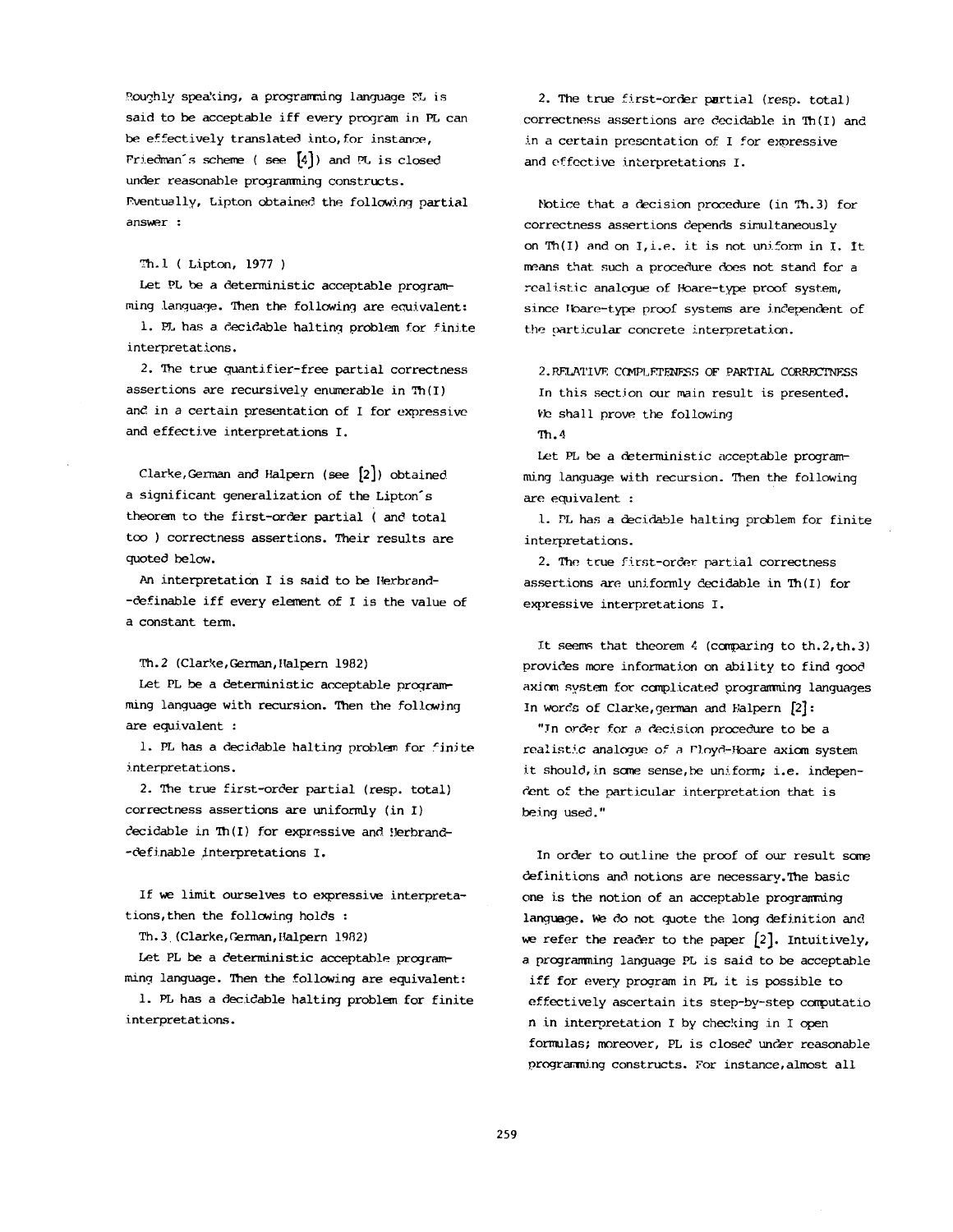Algol-like programming languages are acceptable.

Let PL be an acceptable programming language.

For a program P in PL and for an interpretation I ,  $A_D^1(x,y)$  denotes the input-output relation of the program P in the interpretarion I.

def. An interpretation I is expressive (for PL) iff for every program P in PL there is a first- -order formula  $B_p(x)$  such that I  $B_p(x)$  iff for some y in I,  $A_D^I(x,y)$ .

 $c$ ef. IE  $\varphi$ [D] $\psi$  iff for all x,y in T, if I  $\models \varphi(x)$ and  $A_p^{\text{I}}(x,y)$  then  $I \models \Psi(y)$ .

def. An interpretation I is weakly arithmetic iff there exist first-order formulas  $N(x)$ ,  $F(x,y)$ ,  $S(x,y)$  $Z(x)$ ,  $Ad(x, y, z)$ , Mult $(x, y, z)$  (with respectively k,  $2k$ ,  $2k$ ,  $k$ ,  $3k$  and  $3k$  free variables for some  $k$ ) such that E derises an equivalence relation on  $I^k$  and formulas 1.7, S, Add, Mult define on the set  ${x | I\models N(x)}$  the model M such that the quoteient model M/E  $\leftrightarrow$  isomorphic to the standard model  $\langle \omega; 0, +1, +, *, = \rangle$ .

*Now we ar in a position to outline the proof of* theorem  $4.$ 

Let  $1$  be  $\therefore$  expressive interpretation.

As in Lipton [5], our proof splits into two cases. The case when for every program P in PL there is a number B such that P never accesses more than B values on any input was proved by Clarke, German and Halpern in  $[2]$ .

In the case when some program can access an unbounded number of different values our approach is different from that of Clarke, German and Halpern. The key idea is to represent the input-output relation of a program by means of the least relations satisfying certain first-order conditions. We join fixed-point approach and ideas of coding of terms used by Clarke, German and Halpern in [2].

Let P be in PL and let  $x=[x_1,\ldots,x_d]$  be the set of free variables of the program P ( $dep(P)$  in  $[2]$ ) Let  $y = {y_1, ..., y_d}$  be a copy of x. Let N, E, Z, S, Add , Mult be new predicate symbols for arithmetical notions,  $H, U, F$  be (respectively) 2-ary, 1-ary and

and. 2-ary new predicate symbols.

Lemma

We can effectively construct first-order axioms Fnc (encoding) for  $H$ , U, and axioms SyntP for F and a first-order formula  $InOut_p(N, \ldots, \text{Mult},H,U,F)$ such that :

i. For every first-order formulas N,...,Mult which model in I axioms Ax for arithmetic (AX1-9 in  $[2]$ ) and for every first-order formulas  $H, U, F$  which moclel in I axioms Fac and SyntP,the following holds :

for all x, y in I, if  $A_f^P(x,y)$  then

 $I \models InOut_{D}(N, \ldots, F)(x, y)$ .

2. There exist first-order formulas  $N_{av}, \ldots, F_{av}$ such that they model in I axioms Ax, Fac, SyntP and for all  $x,y$  in I,  $A_p^I(x,y)$  iff

iff  $I \neq \text{InOut}_{p}(N_{\omega}, \ldots, F_{\omega})$   $(x, y)$ .

Proof (Outline)

The set Enc consists of recursive definitions for coding of terms over variables xvy (something like  $H(z, d)$  in  $[2]$ ) and recursive definitions for universal predicate  $U(z)$  for open formulas over variables xuy: U(z) iff the z-th open formula over  $x\psi y$  is satisfied. (Recursive definitions for  $H, F$  $involve \cdot N, E, \ldots$ , Mult and recursive definitions for  $II$  involve  $H, N, E, \ldots, Mult.$ )

We can construct a recursively enumerable sequenc e  $B_0(x,y)$ ,  $B_1(x,y)$ ,... of open formulas such that

 $\Lambda_{\mathsf{T}}^{\mathcal{F}}(\mathbf{x},\mathbf{y})$  iff  $\mathbf{I} \models \mathbf{B}_0(\mathbf{x},\mathbf{y})\mathbf{v}\mathbf{B}_1(\mathbf{x},\mathbf{y})\mathbf{v} \ldots$ .

Let  $f(n)$  = standard cod of  $B_n(x,y)$ .

The set SyntP consists of recursive definitions (for F) representing f (treated as a relation). We define

 $InOut_{\mathcal{D}}(\underline{N}, \ldots, \underline{F}) = (aw)(av)(\underline{N}(w)\wedge\underline{N}(v)\wedge\underline{F}(w,v)\wedge\underline{U}(v)).$ 

Let I be the interpretation that is being considered. Since I is expressive, the theorem of deMillo, Lipton, Snyder (see  $[5]$ ) imply that I is weakly arithmetic.The relations which are defined in I by first-order formulas which make I weakly arithmetic are programmable in I (as relations). This fact is derivable from the proof of the theorem of de Millo, Lipton, Snyder. Recall that PL is assumed to be deterministic and it is closed under recursion. Recursive definitions in Fac and in SyntP "work right" on standard natural numbers. Hence,point 2 of our lemma holds by expressivity of I. **[]**